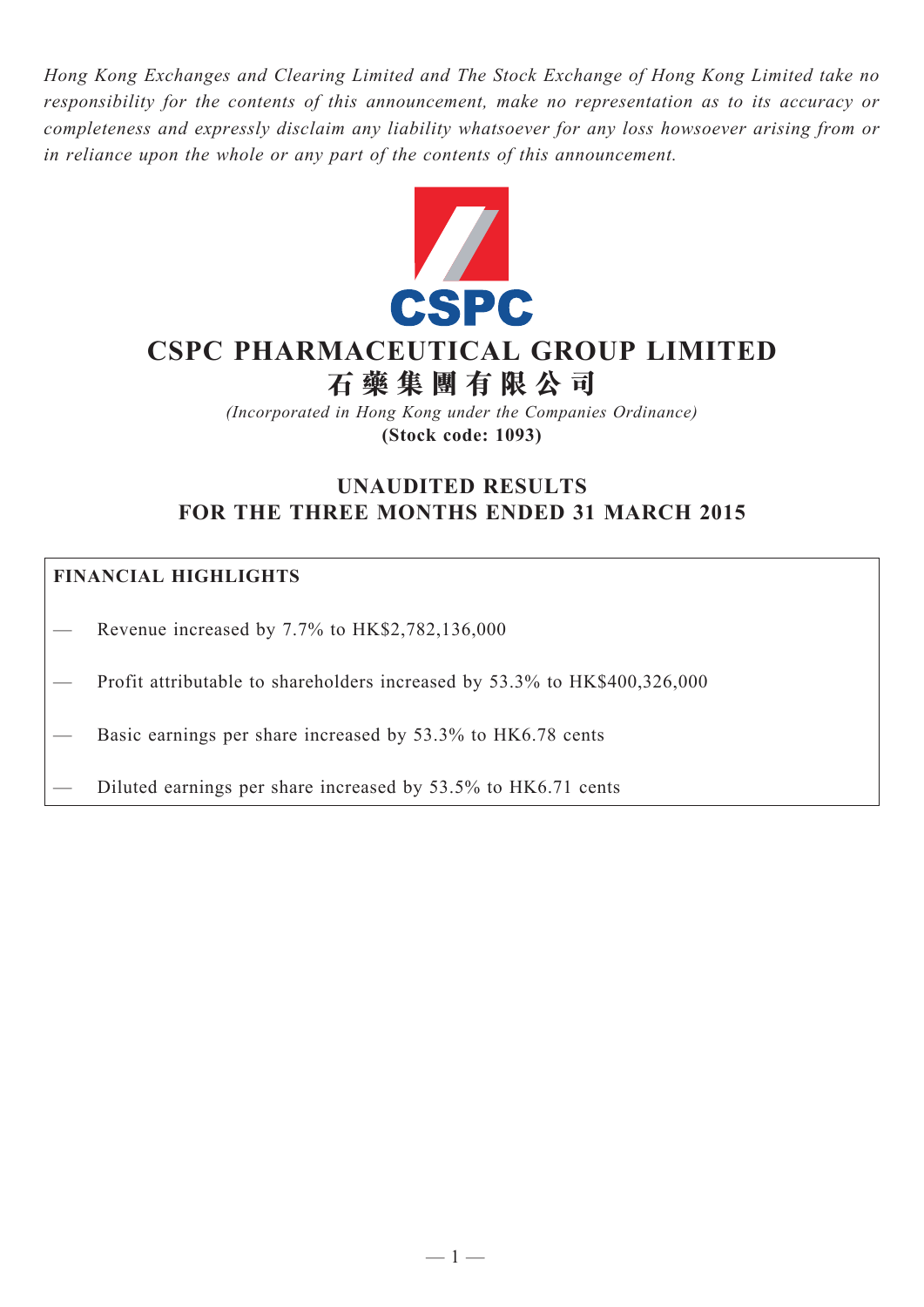The Board of Directors of CSPC Pharmaceutical Group Limited (the "Company") is pleased to announce the unaudited consolidated results of the Company and its subsidiaries (the "Group") for the three months ended 31 March 2015 as follows:

### **CONSOLIDATED STATEMENT OF PROFIT OR LOSS AND OTHER COMPREHENSIVE INCOME**

*For the three months ended 31 March 2015*

|                                   | For the three months ended<br>31 March |             |  |
|-----------------------------------|----------------------------------------|-------------|--|
|                                   |                                        |             |  |
|                                   | 2015                                   | 2014        |  |
|                                   | <b>HK\$'000</b>                        | HK\$'000    |  |
|                                   | (Unaudited)                            | (Unaudited) |  |
| Revenue                           | 2,782,136                              | 2,582,577   |  |
| Cost of sales                     | (1,545,070)                            | (1,608,997) |  |
| Gross profit                      | 1,237,066                              | 973,580     |  |
| Other income                      | 22,093                                 | 41,998      |  |
| Selling and distribution expenses | (524, 049)                             | (395, 639)  |  |
| Administrative expenses           | (130, 826)                             | (175, 451)  |  |
| Other expenses                    | (86, 865)                              | (85, 111)   |  |
| Operating profit                  | 517,419                                | 359,377     |  |
| Finance costs                     | (11,681)                               | (15,903)    |  |
| Share of results of               |                                        |             |  |
| - an associate                    | (350)                                  |             |  |
| — a joint venture                 | 1,515                                  | (539)       |  |
| Profit before tax                 | 506,903                                | 342,935     |  |
| Income tax expenses               | (102, 568)                             | (77, 292)   |  |
| Profit for the period             | 404,335                                | 265,643     |  |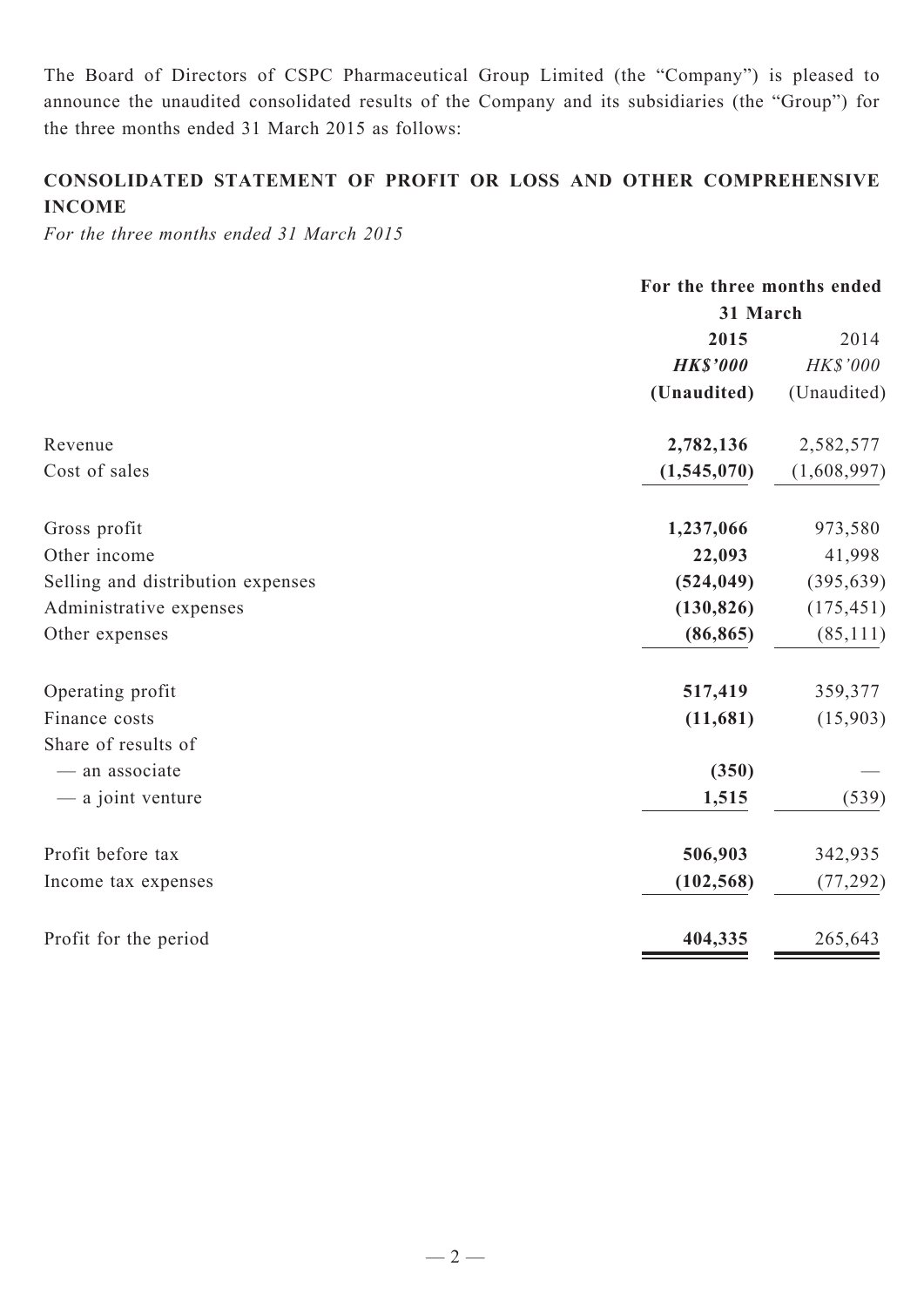|                                                                                                                             | For the three months ended<br>31 March |                                 |  |
|-----------------------------------------------------------------------------------------------------------------------------|----------------------------------------|---------------------------------|--|
|                                                                                                                             | 2015<br><b>HK\$'000</b><br>(Unaudited) | 2014<br>HK\$'000<br>(Unaudited) |  |
| Other comprehensive income (expense):<br>Items that will not be reclassified to profit or loss:                             |                                        |                                 |  |
| Exchange differences on translation of financial statements to<br>presentation currency<br>Share of exchange differences of |                                        | (108, 878)                      |  |
| - an associate<br>- a joint venture                                                                                         |                                        | (228)                           |  |
| Other comprehensive income (expense) for the period,<br>net of income tax                                                   |                                        | (109, 106)                      |  |
| Total comprehensive income for the period                                                                                   | 404,335                                | 156,537                         |  |
| Profit for the period attributable to:<br>Owners of the Company<br>Non-controlling interests                                | 400,326<br>4,009                       | 261,087<br>4,556                |  |
|                                                                                                                             | 404,335                                | 265,643                         |  |
| Total comprehensive income for the period attributable to:<br>Owners of the Company<br>Non-controlling interests            | 400,326<br>4,009                       | 153,633<br>2,904                |  |
|                                                                                                                             | 404,335                                | 156,537                         |  |
| Earnings per share<br>— Basic                                                                                               | <b>HK</b> cents<br>6.78                | HK cents<br>4.42                |  |
| - Diluted                                                                                                                   | 6.71                                   | 4.37                            |  |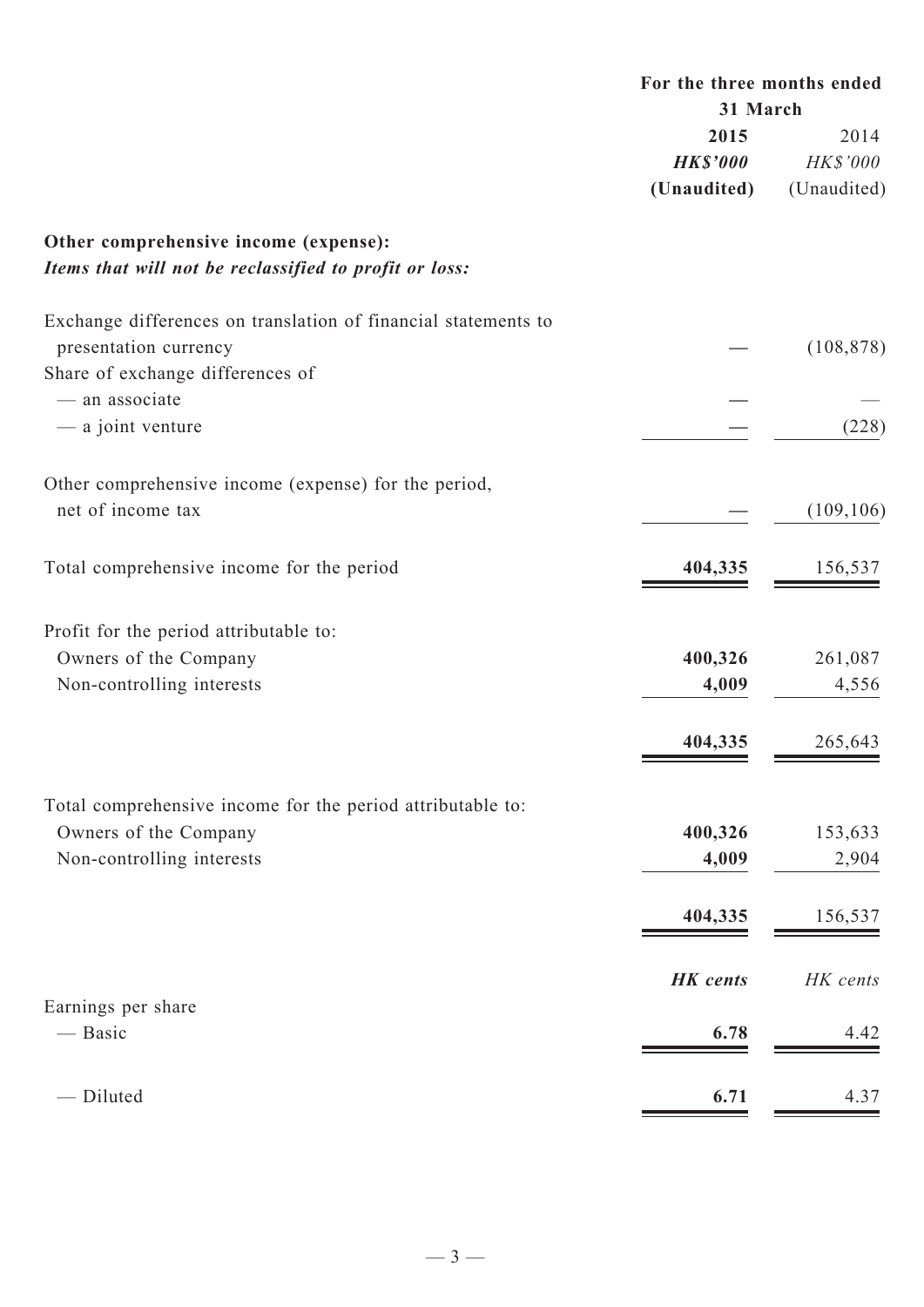#### **Notes:**

#### **1. Principal Accounting Policies**

The principal accounting policies used in the preparation of the financial data for the three months ended 31 March 2015 are consistent with those followed in the preparation of the Group's financial statements for the year ended 31 December 2014.

#### **2. Profit Before Tax**

|                                                                   | For the three months ended |             |  |  |
|-------------------------------------------------------------------|----------------------------|-------------|--|--|
|                                                                   |                            | 31 March    |  |  |
|                                                                   | 2015                       | 2014        |  |  |
|                                                                   | <b>HK\$'000</b>            | HK\$'000    |  |  |
|                                                                   | (Unaudited)                | (Unaudited) |  |  |
| Profit before tax has been arrived at after charging (crediting): |                            |             |  |  |
| Amortisation of intangible assets (included in cost of sales)     | 4,997                      | 4,879       |  |  |
| Amortisation of prepaid lease payments                            | 3,673                      | 3,565       |  |  |
| Depreciation of property, plant and equipment                     | 141,887                    | 144,461     |  |  |
| Research and development expenditure recognized as expense        |                            |             |  |  |
| (included in other expenses)                                      | 86,128                     | 76,721      |  |  |
| Share-based payment expense (included in administrative expenses) |                            | 44,737      |  |  |
| Government grant income                                           | (6,366)                    | (34, 424)   |  |  |

#### **3. Earnings Per Share**

The calculation of the basic and diluted earnings per share attributable to the owners of the Company is based on the following data:

|                                                                  | For the three months ended<br>31 March |             |  |
|------------------------------------------------------------------|----------------------------------------|-------------|--|
|                                                                  | 2015                                   | 2014        |  |
|                                                                  | <b>HK\$'000</b>                        | HK\$'000    |  |
|                                                                  | (Unaudited)                            | (Unaudited) |  |
| Earnings                                                         |                                        |             |  |
| Earnings for the purpose of basic and diluted earnings per share | 400,326                                | 261,087     |  |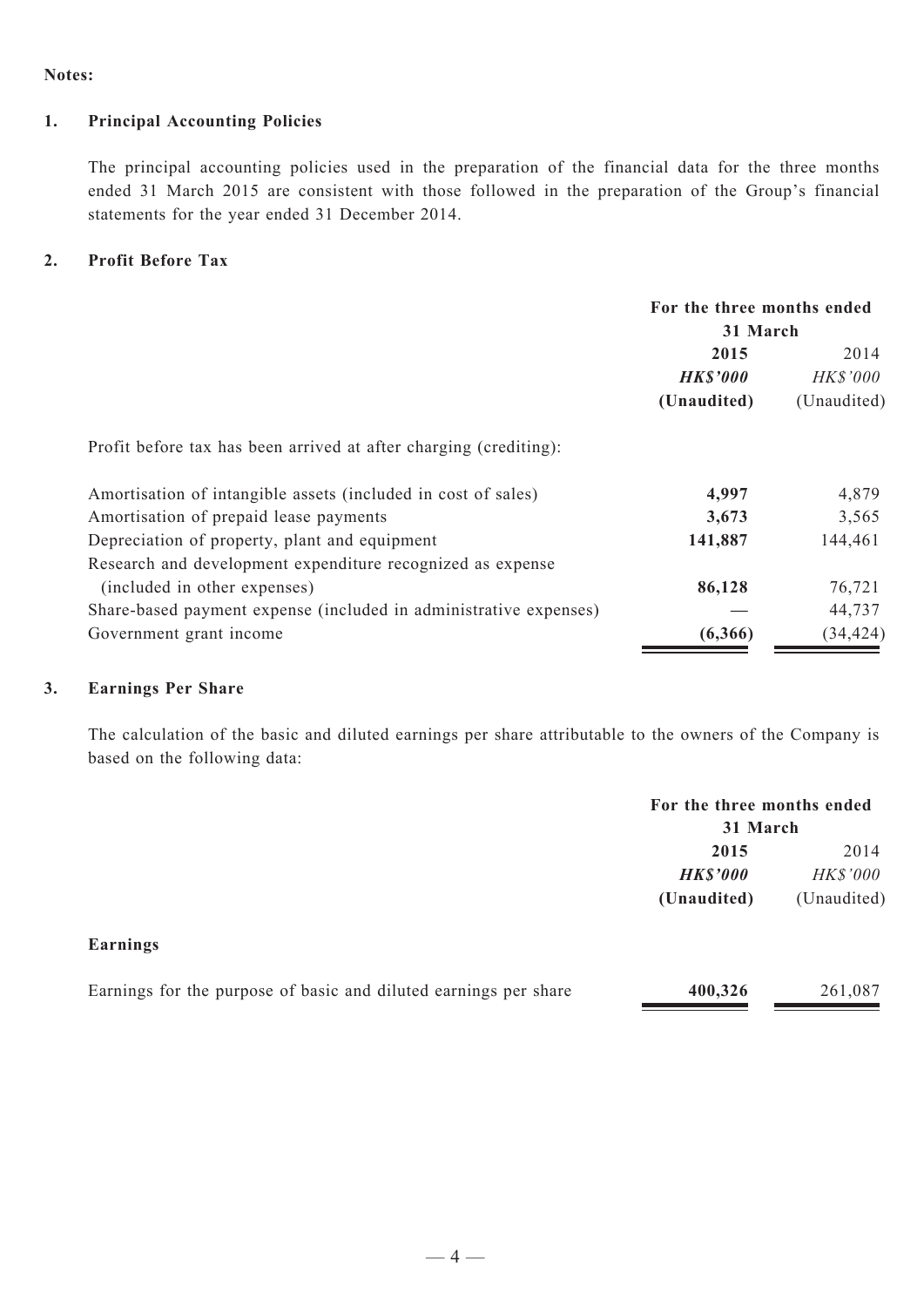|                                                                                           |                  | For the three months ended<br>31 March |  |  |
|-------------------------------------------------------------------------------------------|------------------|----------------------------------------|--|--|
|                                                                                           |                  |                                        |  |  |
|                                                                                           | 2015             | 2014                                   |  |  |
|                                                                                           | $\boldsymbol{v}$ | 000'                                   |  |  |
|                                                                                           | (Unaudited)      | (Unaudited)                            |  |  |
| Number of shares                                                                          |                  |                                        |  |  |
| Weighted average number of ordinary shares for the purpose of basic<br>earnings per share | 5,908,018        | 5,908,018                              |  |  |
| Effect of dilutive potential ordinary shares:                                             |                  |                                        |  |  |
| Share options granted by the Company                                                      | 57,691           | 61,216                                 |  |  |
| Weighted average number of ordinary shares for the purpose of                             |                  |                                        |  |  |
| diluted earnings per share                                                                | 5,965,709        | 5,969,234                              |  |  |
|                                                                                           |                  |                                        |  |  |

#### **4. Dividend**

The board of directors does not declare the payment of an interim dividend for the three months ended 31 March 2015 (2014: Nil).

#### **5. Review of Results**

The financial data for the three months ended 31 March 2015 is based on the internal records and management accounts of the Group and has not been reviewed or audited by the external auditor of the Company.

#### **SEGMENT INFORMATION**

The Group's operating and reportable segments for financial reporting purposes are as follows:

- (a) Finished Drugs
- (b) Antibiotics (intermediates and bulk drugs)
- (c) Vitamin C (bulk drugs)
- (d) Caffeine and others (bulk drugs)

All reportable segments are engaged in the manufacture and sales of pharmaceutical products.

The following is an analysis of the Group's revenue and results by operating and reportable segment.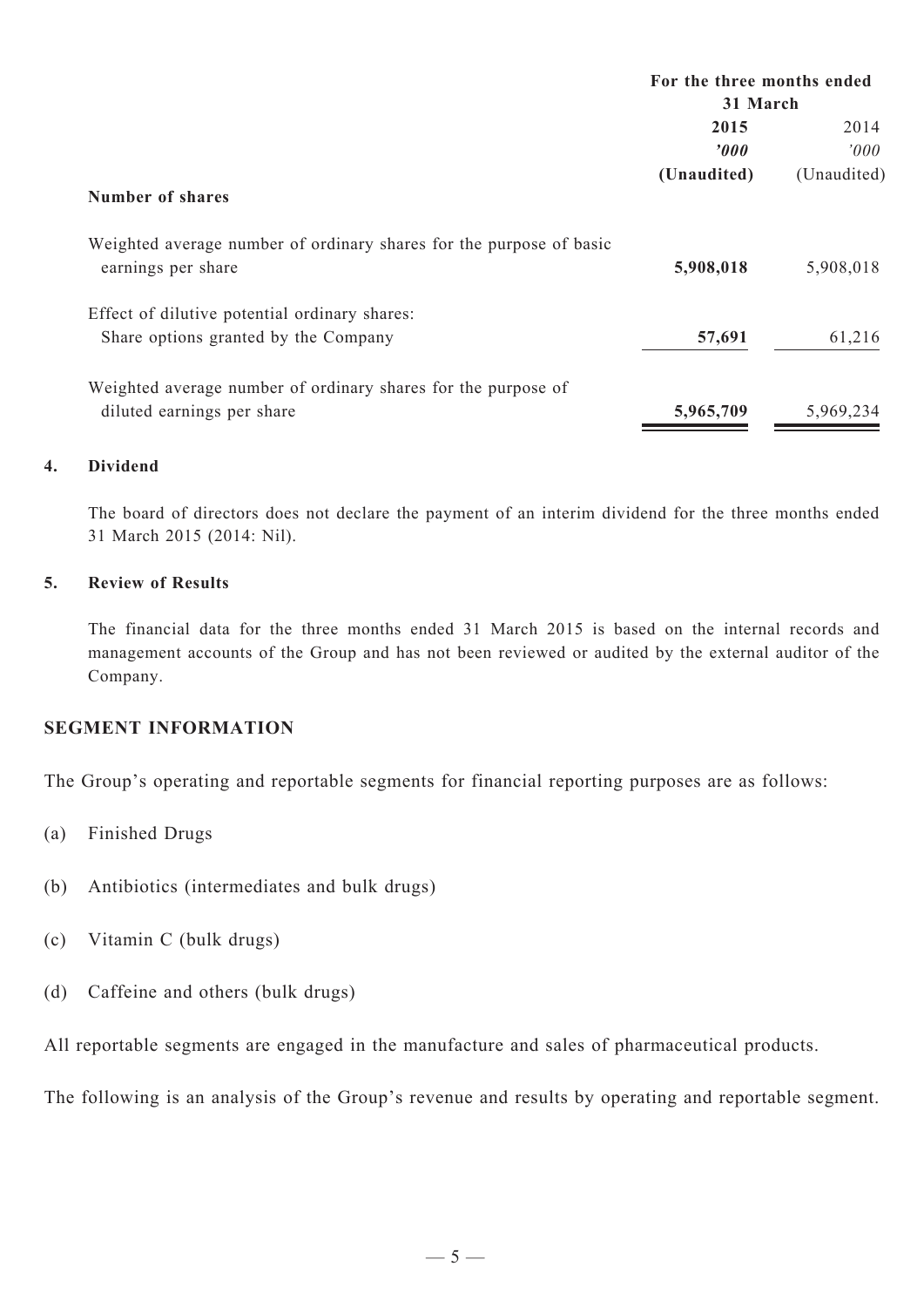## *For the three months ended 31 March 2015 (Unaudited):*

|                        | Finished<br><b>Drugs</b><br><b>HK\$'000</b> | <b>Antibiotics</b><br><b>HK\$'000</b> | Vitamin C<br><b>HKS'000</b> | Caffeine<br>and others<br><b>HKS'000</b> | Segment<br>total<br><b>HK\$'000</b> | Eliminations<br><b>HKS'000</b> | <b>Consolidated</b><br><b>HK\$'000</b> |
|------------------------|---------------------------------------------|---------------------------------------|-----------------------------|------------------------------------------|-------------------------------------|--------------------------------|----------------------------------------|
| <b>SEGMENT REVENUE</b> |                                             |                                       |                             |                                          |                                     |                                |                                        |
| External sales         | 1,864,381                                   | 455,977                               | 288,248                     | 173,530                                  | 2,782,136                           |                                | 2,782,136                              |
| Inter-segment sales    |                                             | 13,230                                | 1,087                       | 590                                      | 14,907                              | (14,907)                       |                                        |
| <b>TOTAL REVENUE</b>   | 1,864,381                                   | 469,207                               | 289,335                     | 174,120                                  | 2,797,043                           | (14,907)                       | 2,782,136                              |

Inter-segment sales are charged at prevailing market rates.

| <b>SEGMENT PROFIT</b><br>(LOSS)                          | 467,627 | 61,500 | (24, 026) | 30,576 | 535,677 | 535,677             |
|----------------------------------------------------------|---------|--------|-----------|--------|---------|---------------------|
| Unallocated income<br>Unallocated expenses               |         |        |           |        |         | 1,968<br>(20, 226)  |
| Operating profit<br>Finance costs<br>Share of results of |         |        |           |        |         | 517,419<br>(11,681) |
| - an associate<br>$-$ a joint venture                    |         |        |           |        |         | (350)<br>1,515      |
| Profit before tax                                        |         |        |           |        |         | 506,903             |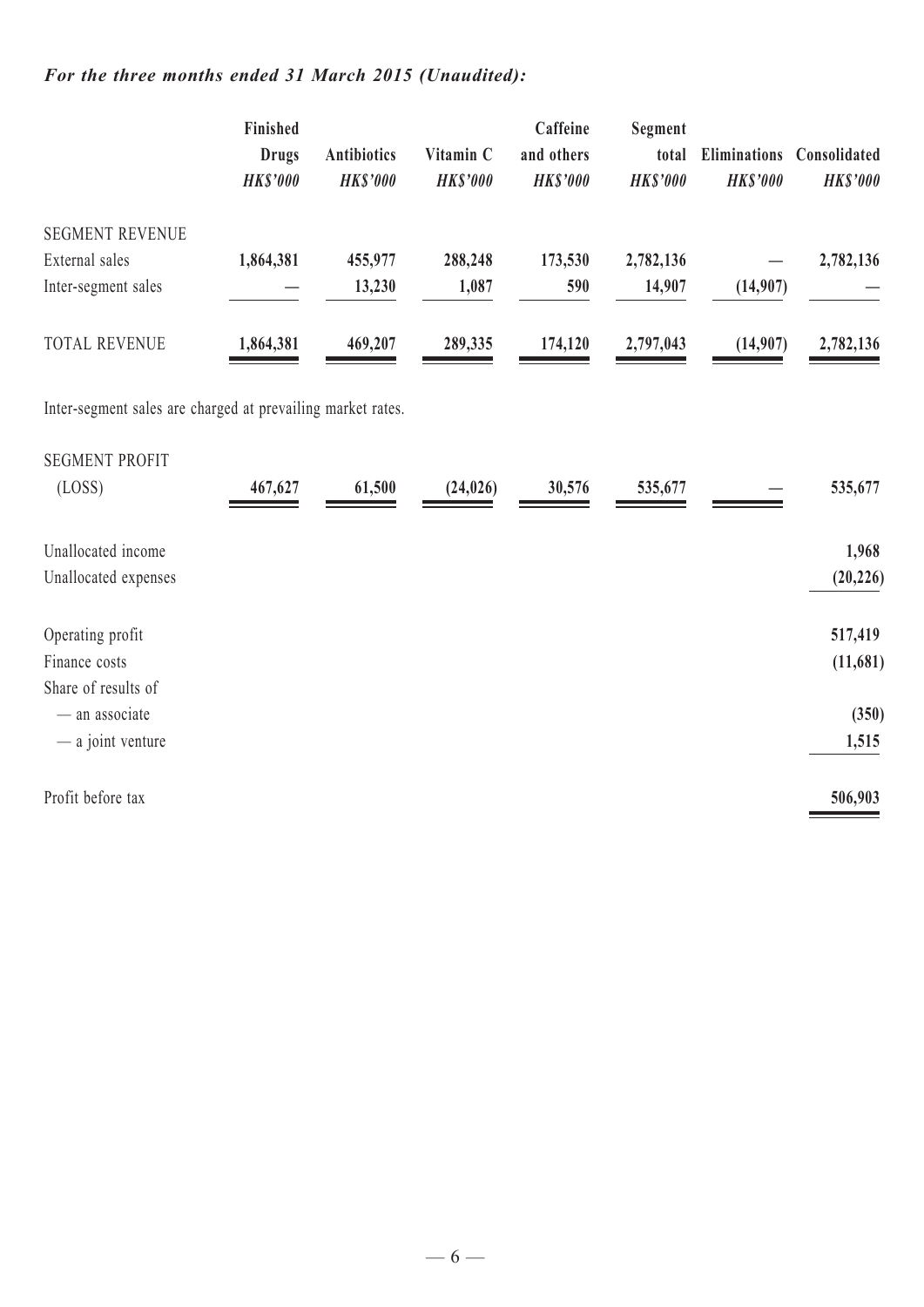#### *For the three months ended 31 March 2014 (Unaudited):*

|                                                             | Finished<br>Drugs<br>HK\$'000 | Antibiotics<br>HK\$'000 | Vitamin C<br>HK\$'000 | Caffeine<br>and others<br>HK\$'000 | Segment<br>total<br>HK\$'000 | Eliminations<br>HK\$'000 | Consolidated<br>HK\$'000 |
|-------------------------------------------------------------|-------------------------------|-------------------------|-----------------------|------------------------------------|------------------------------|--------------------------|--------------------------|
| <b>SEGMENT REVENUE</b>                                      |                               |                         |                       |                                    |                              |                          |                          |
| External sales                                              | 1,543,741                     | 550,882                 | 332,727               | 155,227                            | 2,582,577                    |                          | 2,582,577                |
| Inter-segment sales                                         |                               | 10,243                  | 1,493                 | 1,701                              | 13,437                       | (13, 437)                |                          |
| <b>TOTAL REVENUE</b>                                        | 1,543,741                     | 561,125                 | 334,220               | 156,928                            | 2,596,014                    | (13, 437)                | 2,582,577                |
| Inter-segment sales are charged at prevailing market rates. |                               |                         |                       |                                    |                              |                          |                          |
| <b>SEGMENT PROFIT</b>                                       |                               |                         |                       |                                    |                              |                          |                          |
| (LOSS)                                                      | 393,388                       | 20,466                  | (9,409)               | 28,576                             | 433,021                      |                          | 433,021                  |
| Unallocated income                                          |                               |                         |                       |                                    |                              |                          | 1,189                    |
| Unallocated expenses                                        |                               |                         |                       |                                    |                              |                          | (74, 833)                |
| Operating profit                                            |                               |                         |                       |                                    |                              |                          | 359,377                  |
| Finance costs                                               |                               |                         |                       |                                    |                              |                          | (15,903)                 |
| Share of results of a joint<br>venture                      |                               |                         |                       |                                    |                              |                          | (539)                    |
| Profit before tax                                           |                               |                         |                       |                                    |                              |                          | 342,935                  |

Segment profit (loss) represents the profit earned/loss recognised by each segment without allocation of interest income, finance costs, central administrative expenses, share of results of an associate and a joint venture. This is the measure reported to the board of directors for the purposes of resource allocation and performance assessment.